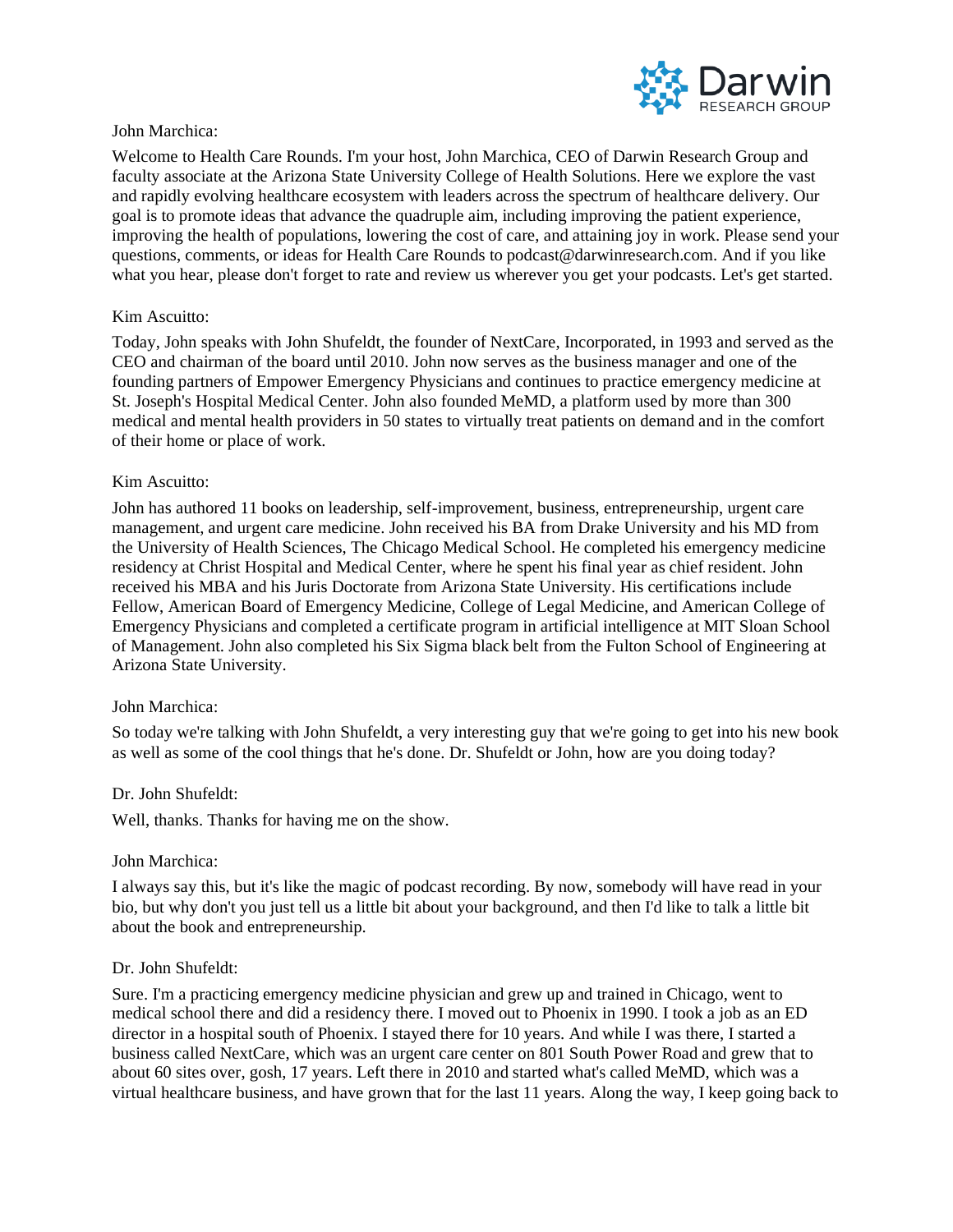

school about every 10 years to find the knowledge that I've either lost or never had. And that kind of brings us up until today.

John Marchica:

Yeah. So the MBA makes sense, but I've got to ask: why law school?

## Dr. John Shufeldt:

Well, in emergency medicine, I had a number of friends who for multiple reasons couldn't practice any longer. One of them had a problem with their foot, so they really couldn't get around on it. One had a problem with their shoulder. And I thought, "Okay, I've got to cover my downside. And also, there'll be some day when I don't want to spend Christmas, Easter, weekends, and holidays in the emergency department working nights and weekends." So I thought, "Well, defending physicians in front of the Arizona Medical Board, helping them with contract disputes, would be a lot of fun." I understand how physicians think and being able to communicate with them, I thought, "All right, this would be a good career path or alternative career path."

## Dr. John Shufeldt:

So I went back to ASU Law School, finished in two and a half years, went both summers, had a great time and a wonderful education. I took the bar in Arizona, and shockingly, I passed it. And I've really been practicing kind of low-level law ever since. I always talk about I'm a fake attorney, but I will help physicians on contract disputes and reviewing their contracts.

## John Marchica:

Have you made a business out of that? We didn't really talk about that in our initial conversation, but did you... Is it something where you just have the skill and when you're needed, you use it, or do you actually have a shingle?

## Dr. John Shufeldt:

No, I actually set up Shufeldt Law Firm, and then I worked for another law firm here for a little bit as well. But I set up Shufeldt Law Firm, and if I'm looking at someone's contract, I'll do it under that entity. I have legal malpractice insurance. And it does not... And I don't do it a lot, but someday I'll get back into it where I'm really, again, going out and helping more physicians with their contracts.

John Marchica:

So like me, you're a serial entrepreneur. It's in your blood. I can see it.

Dr. John Shufeldt:

It is.

John Marchica:

So that leads me to, well, what's driving that? What is it about... I mean, starting and selling two successful businesses. You probably have others that we haven't even talked about yet. But what's driving you as a physician to do that?

Dr. John Shufeldt: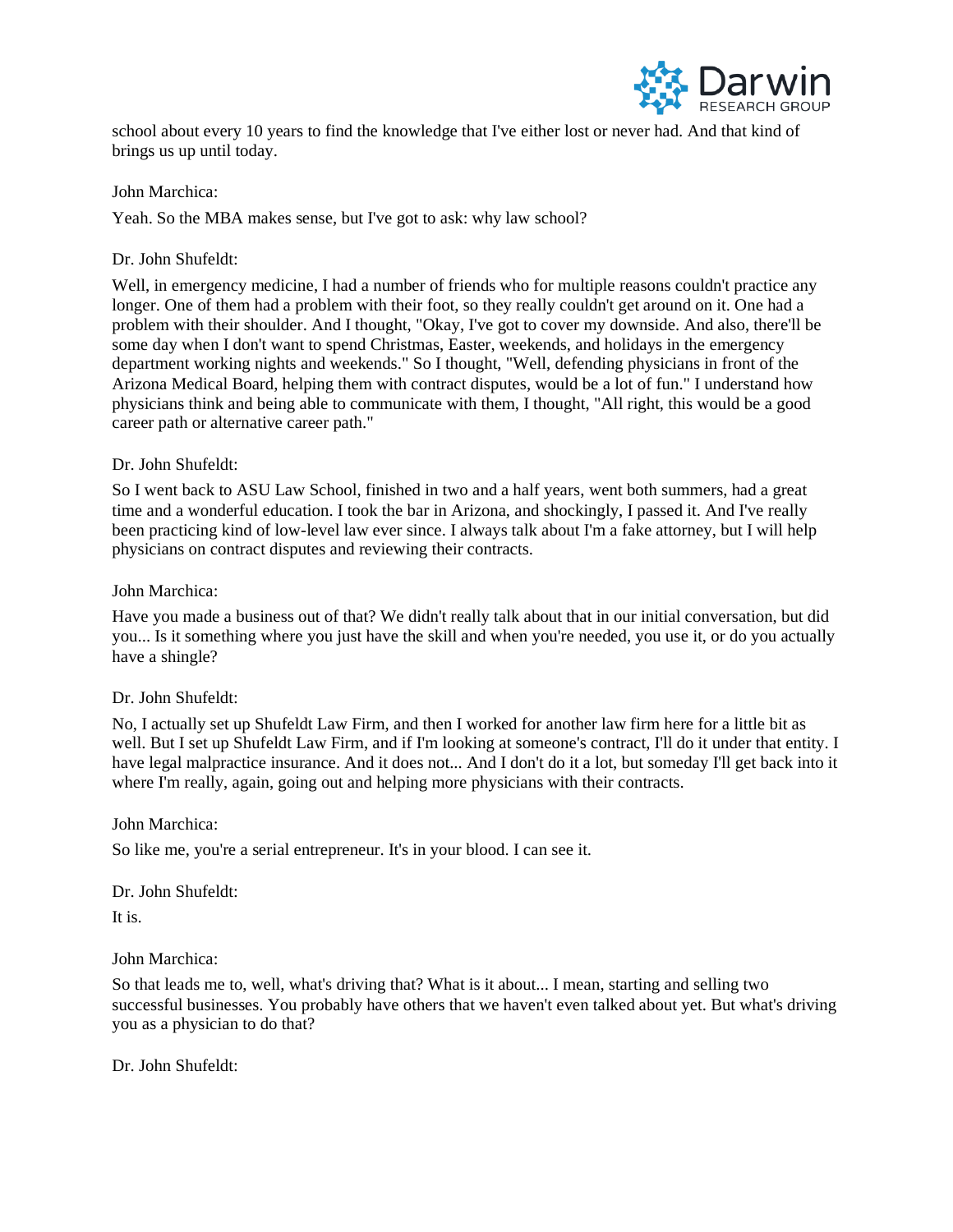

I'm one of those people that if I see something that I think is broken or could be done better and I think I may have a way to do something better, it drives me crazy until I do it. A long time ago, I was practicing, I'm still practicing, but I'd see patients in the emergency department who didn't need to be there. They weren't that sick. And I went into emergency medicine to take care of critically ill and injured patients. And then you see somebody with a sore throat, and I'm like, "Well, that's okay. They pay the bills, but it's kind of a waste of money." So I started this chain of urgent cares really before urgent cares were a thing.

### Dr. John Shufeldt:

And then with virtual medicine, I had the same sort of perspective. There's a lot of patients that... I'd always say, "They don't have a friend that's a doctor," because I'd always get these calls, and they'd say, "Hey, John, what do you think about this? What should I do?" And I thought, "Well, what if you don't have a friend that's a doctor, what do you do?" And so that's really how virtual medicine started. That's how MeMD started. And I've had a teleradiology business. I had a private autopsy business. But all these were born out of seeing a need for something and saying, "Well, gosh, who's doing this and why isn't somebody doing this?" So I either think, "Well, I'm really smart and ahead of the curve, or I'm really dumb, and it's a stupid idea," which is about... I'm batting about 50-50.

#### John Marchica:

I get that. I get that sense. I think a lot of entrepreneurs out of either frustration or, as you say, seeing a niche, seeing something that needs to be fixed and that no one's addressing it. I don't know that that's how I necessarily got my start. I think at this point I'm probably unemployable. But no, it is the way that it is. So you've got this book coming out, and I'm really... I want you to walk me through your motivation for writing it as well as what people can expect to get out of it. I think it comes out next week.

#### Dr. John Shufeldt:

So thanks. I've written a number of books, none of which anybody's heard of or, for that matter, bought. But I started off, the first book was on outliers, and I basically copped the name from Malcolm Gladwell. But the book is about... I've been fortunate over the years to meet some really amazing people, and I started kind of cataloging their traits. Like, okay, what makes this person so unique, so cool, so just rockstar status? So I started cataloging their traits, and I found about 10 traits that were, that seemed to be in common. Now, not everybody had all 10, but a lot of them had three, four, five, six. So I started writing about those traits and telling stories about other people with those traits, for example, humility. So that book is these 10 traits are what I found in highly successful people who are just very engaged, very caring, and just real people that you want to emulate. So that was Outliers.

## Dr. John Shufeldt:

And I wrote another book on entrepreneurism and another book on, I called it The You Economy, about kind of gig work. And then this book is really... It's called Entrepreneur Rx, and it's for physicians, but it's called The Physician's Guide to Starting a Business. And one of the things that I think the pandemic has woken up in a lot of physicians is I think most of us have thought our income stream, our profession was very secure. I used to say that I was fortunate to be in emergency medicine because we're kind of recession proof. At the end of the day, people need the emergency department. And usually in recessions, they need it more, because a lot of people lose their insurance, and we become the safety nets or backdrops for the entire healthcare system, which we all embrace.

#### Dr. John Shufeldt:

But as it turns out, emergency medicine was not COVID proof. There was a number of colleagues of mine around the country who were laid off or had their shifts cut down dramatically. And all of a sudden,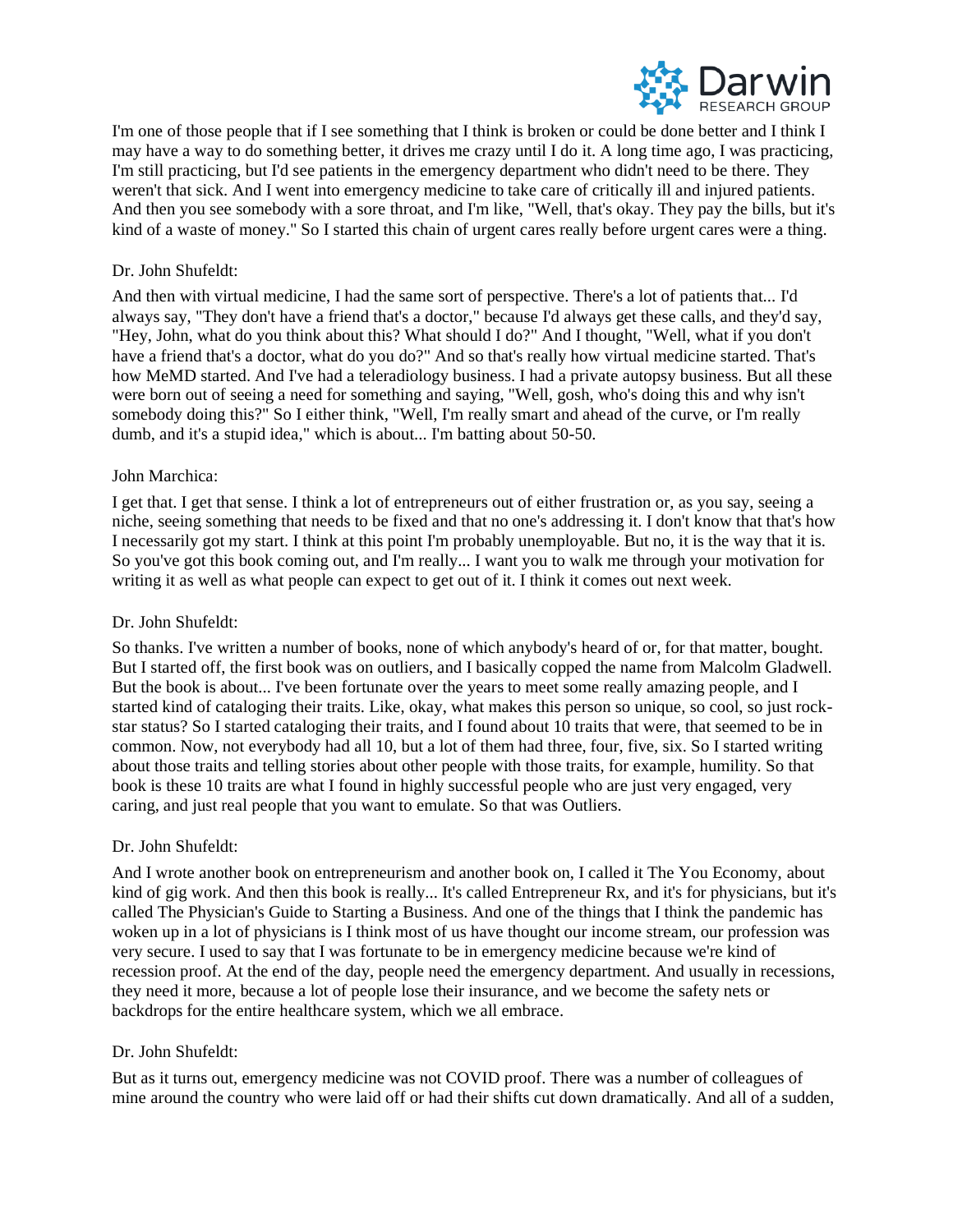

they took a big hit in their income. And I saw this groundswell of physicians say, "I better be thinking ahead and covering my downside." And I'm one of those people who always says, "Okay. I have a plan A, but I also have a plan B, C and D." And I fly helicopters. In fact, when we're done here, I'm going to go jump in a helicopter and fly up north, and I'll be over the mountains. And when I'm flying, one needs... When you fly a helicopter, you always are looking for a place to land if the engine quits. You do what's called an autorotation.

# Dr. John Shufeldt:

And I tend to apply that principle across everything I do. Like, if emergency medicine doesn't pan out, all right, well, I've got a law degree to fall back on or I have a business to fall back on. What I've found is a lot of physicians, very rightly so, don't think that way because they spent all this time going to medical school, residency, and they've dedicated their life. It's a calling for them, like it is for me. And if they don't do that, they're like going, "Crap, what am I going to do?" And I think that COVID has really woken a lot of them up, who think, "I need something else. I need to have another potential income stream." That's who I wrote the book for.

## John Marchica:

So is it that you're giving people ideas on potential next steps? If you're a physician, you can do this? Or is it more of a tutorial on this is marketing, this is finance, this is... kind of like a quick MBA for doctors?

## Dr. John Shufeldt:

So it's, "Listen, if I can do it, anybody can," and I firmly and wholeheartedly believe that. So it's a slap on the side of the head, a wake-up call to say, "Look, I can do it. You can too. And here's a book of 30 years of my mistakes, so you don't have to make the same mistakes I did." So it's basically kind of business 101 or a super-condensed MBA. So there are chapters on basically the rudimentary ways to start a business and things you need to think about. It's really business basics 101. But what I want people to get out of the book is, "Well, if that guy can do it, anybody can, and here are some tips, the things that caught him that hopefully won't catch me," because I've made every mistake in the book.

## John Marchica:

I resemble that remark. Just a quick diversion. I may have already told this story at one Health Care Rounds, but I had a company called FaxWatch, and the concept was... and this is going back to 1994 when I started it... was you could get all the news that you needed to know on a one-page fax.

Dr. John Shufeldt:

Wow!

## John Marchica:

So we had a healthcare business daily. But then we kind of twisted the business model, and we would get educational grants from pharma companies to do a GI update, a rheumatology update. We started covering conferences in real time, did CME. So that company, FaxWatch, by 1996, we were providing content to physicians online, which is kind of like AOL. If you remember back in the day, it's kind of the same model.

## John Marchica:

Yeah. So we provided content. We were doing intranet and extranet content by 1998. By 2000 pretty much, all of our business readers were getting the information by email and about half of our docs. We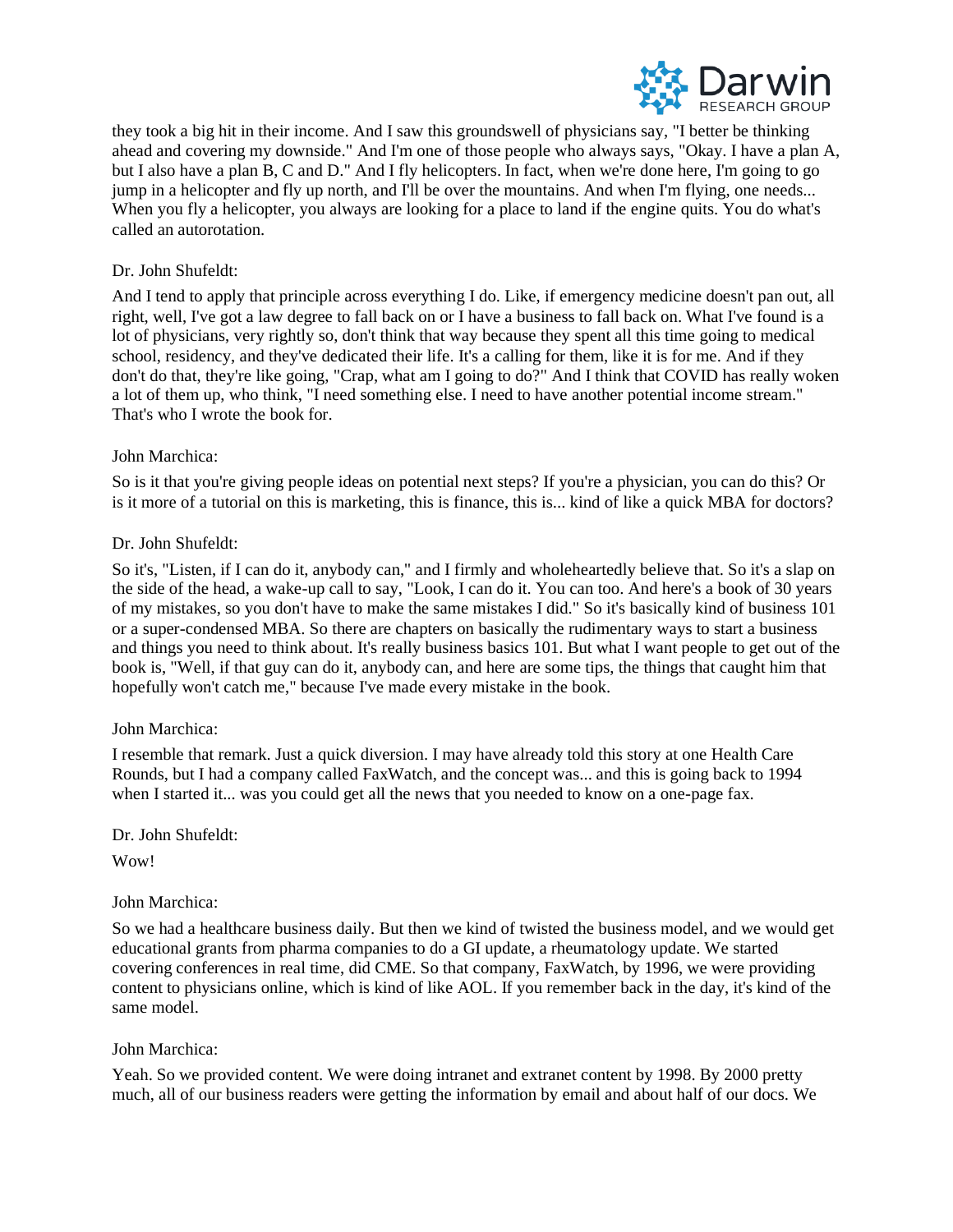

had about 200,000 docs that were reading our stuff. So one day, some consultant comes to me and says, "Your name is... It's keeping you in the past, FaxWatch." And then, "What do you mean?" "Well, a fax. Faxes are obsolete." So I thought about it and went out to a few people and said, okay, well, I hired a company. Let's do an analysis of this. And then ultimately, we ended up rebranding as FWI or FaxWatch, Inc. So we went by those three letters.

### John Marchica:

Now, the first problem is FaxWatch is so easy to say, and FWI, I mean, that's like five, six syllables, something like that. So it's clunky. We had been around for eight years, nine years by the time that we decided to rebrand. And then as I started going out and meeting with people, they're like, "What is this FWI crap?" I'm like, "What do you mean?" And then they would like... Literally, they didn't have a fax, but they'd hold up like their PalmPilot. Do you remember those?

Dr. John Shufeldt:

Oh, yeah.

### John Marchica:

They'd say, "I get my FaxWatch. I read my FaxWatch every day." And so we had unwittingly sort of Kleenexed the brand, that it was this kind of essential information you needed to know every day. And in my mind, it's 100, 200 grand that we probably spent on that rebrand, and it was a huge mistake, a huge mistake. We just weren't listening or listening hard enough to our customers because they had come to know us as a source of information. It had nothing to do with the name.

Dr. John Shufeldt:

Yeah. You could have named it F-A-C-T-S Watch.

John Marchica: That came up.

Dr. John Shufeldt: And kind of do a rebrand.

#### John Marchica:

That came up as a possibility, F-A-C-T-S. And it's funny. I'm actually kind of looking at that business model and thinking of potentially resurrecting it, but...

## Dr. John Shufeldt:

That'd be genius. It might be impossible, but it's genius. I had a business in the late '90s called Slide Smart before Google. And we had about 6,000 medical images, everything from autopsy images to pathology images to histology images. And we thought, "Okay, well, where does a medical student go or a pre-med student go if they need a slide of X, if they need a showing of a histo slide? They could go online, download it from us, or we can send them an old 35 millimeter slide." And it actually worked really well. I ended up selling it way back when, probably too early. And now everything's basically free, you can find. But at the time, we probably had the biggest repository of medical images ever, and I really undervalued it. I was definitely new to the internet. But it was a cool business, and I wish I would have kept it and really tried to market it. But it was, at that point, over my skillset.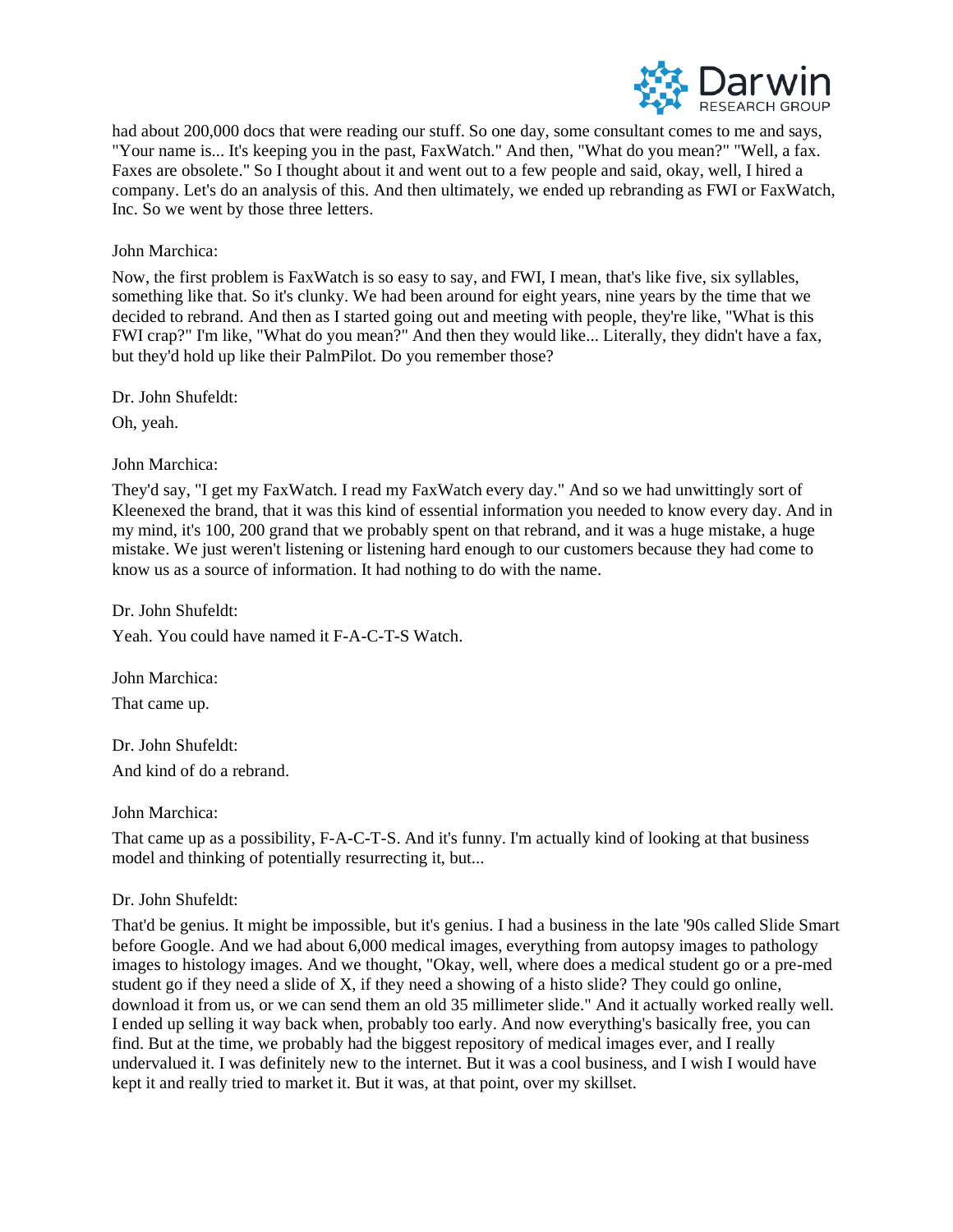

## John Marchica:

Yeah. And when I think about what we were doing before, I mean, the information overload problem still exists. I mean, I've got a book on my shelf back here called The Attention Economy that was written in 2001. So this issue of not having enough time to stay on top of what you need to stay on top of, it's been around since I was at Abbott years and years ago. So it's all about getting the content right. And people think with content marketing, they think, "Okay, well, you're supposed to send your messages or embed certain things in your articles so that it appears on your website and it draws traffic and all this nonsense." No. Good content marketing is you figure out what people need to know, what do they need to know, and you provide objective, unbiased information, and you get out of the way. You make smart editorial decisions, and that's how you build value. But I totally went off on a tangent. I didn't mean to. We were talking about mistakes in business. I always go back to that rebranding project, and I just want to kick myself.

### Dr. John Shufeldt:

Yeah, but you live to fight another day. That's the important thing.

### John Marchica:

Yeah. So I'm going to get a little bit off topic here. I just want to get your sense of something. I've always believed kind of historically that doctors are kind of entrepreneurs in the sense that you come out of med school, maybe you join a practice, and you grow practice, and kind of along the lines of what you've done with one of your companies. But the sense that I get these days is that people are coming out of medical school, and they just want a 9:00 to 5:00. They want a predictable schedule. Now, this is anecdotal, but I've talked to enough people about this issue to know that it's very real. Do you see that issue, number one? Are physicians becoming less entrepreneurial? And if so, what's the root cause behind all of this?

## Dr. John Shufeldt:

I think so the... And I'm sure every generation says this, but the rub on people coming out of residency today are, and I've seen this statistic, it's going to take 1.8 physicians now to replace one physician who's retiring. And what it's related to is the number of hours working. The old-school physicians are used to working 60, 70, 80 hours a week. In residency, we're doing 100, 120 hours a week. And they've put limits in residency for the amount of hours you can work, which was smart. And a lot of this generation wants work-life balance, which a lot of my generation didn't have. They didn't even know they should have it.

#### Dr. John Shufeldt:

So I think in many respects, there are a lot more wise than we were coming out. They're now saying, "Look, medicine is a great career. I'm going to dedicate my life to it, but that doesn't mean I'm going to place it above my family or everything else that I do," which is what a lot of folks who are kind of in my generation did. So in many respects, I think they're much wiser.

#### Dr. John Shufeldt:

And as far as the entrepreneurism goes, it seems to me that a lot of them coming out of school now actually have an entrepreneurial twist to them because they've done research as undergrads, and they've seen the proliferation of the research and how it's translated into a business model. So I get a lot of medical students calling me now and saying, "Okay, I've got this great idea. What should I do?" In fact, I had one who dropped out of Mayo Medical School to pursue his idea, and I kept saying, "Oh, God, don't drop out. Just finish and then do your thing." And I don't think he listened.

### Dr. John Shufeldt: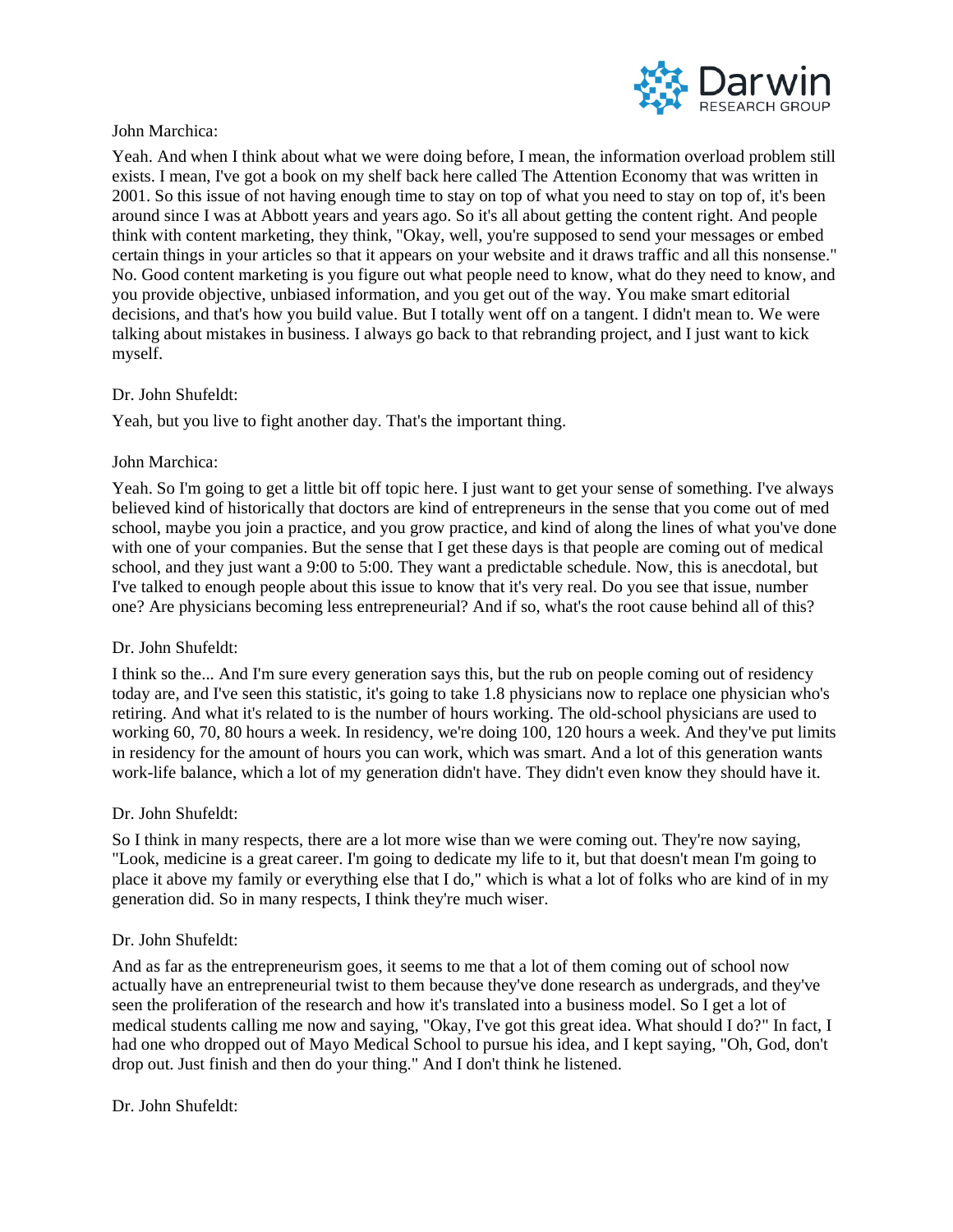

But I see a lot of them with really brilliant ideas, and I always think they approach with this fresh set of glasses, and I always equate this to education. Like, when I went back to law school, I looked at old problems in new ways. And I'd say, "God, I can't believe I did not see the opportunity here." I've got a ton of examples. It was right in front of my face, but it took me putting on a new set of glasses to really see that. And I think a lot of these medical students coming out now and residents have this fresh set of eyes, where they see things that were sitting right in front of me and I missed.

## John Marchica:

You mentioned the effects of COVID on emergency room use. I'm assuming that's because people are afraid to... Just like they're afraid to go for diagnostic tests, right? Do you see that coming back? I know you gave a little panic there that you said, "Maybe I'm not so bulletproof in a recession." But do you see that coming back, or what is the role of the ED in the future?

### Dr. John Shufeldt:

Well, I mean, our volume is now about 80% of what it was. And one of the fears was that people would say, "Well, gosh, I didn't go to an ED for a year and a half, and look, I'm still alive. Maybe I don't need to go as much as I used to." And there may be some of that going on. I think the volume will probably come back. And again, we're the backstop in the healthcare system. So if you don't have insurance, you end up in the emergency department. Or if you're sick in the middle of the night and you don't have a primary care doctor and the urgent care is closed, you end up in the emergency department. So I think our volume will come back. But I do think people kind of woke up to the fact that they may not need to go there for every cold and scrape and flu that they have. Some of them, it's just tincture of time, and they'll get better no matter what they do.

#### John Marchica:

I mean, isn't what you want, I would think... We were talking about this earlier. Isn't what you want appropriate ED use, right? I mean, you want to be dealing with trauma. You want to be dealing with things that are urgent and that need that kind of care.

#### Dr. John Shufeldt:

Well, actually, I want to be doing things that are emergent, but and some of the things you have to start with the urgent because it'll become emergent if you don't deal with it. So yeah, many of us went into this because we want to deal with sick patients. I mean, that's what I love doing, is taking care of critically ill patients. But you've got to wade through a lot of them to get to one nowadays, which is kind of why I started urgent cares. And one of the concerns was from my fellow EM docs was like, "Oh, my God, you're starting this business that's competing against us."

John Marchica:

Right.

#### Dr. John Shufeldt:

I learned early that the ED volumes will not go down. Like, I opened one right across the street from Chandler Hospital years and years ago, and their CEO was mad at me for about a month. And then their ED volumes were busier than ever, and I think it was just pent-up demand. And now people have this alternative to go to, that they could walk in any time, 12 hours a day, get great care with good customer service, and walk out with their med... We had medication on site. They'd walk out with their bottle of penicillin or whatever they had quickly. But the ED vibe didn't slow down. So we didn't cannibalize emergency departments, which honestly was what I hoped to do, so people would start going to the urgent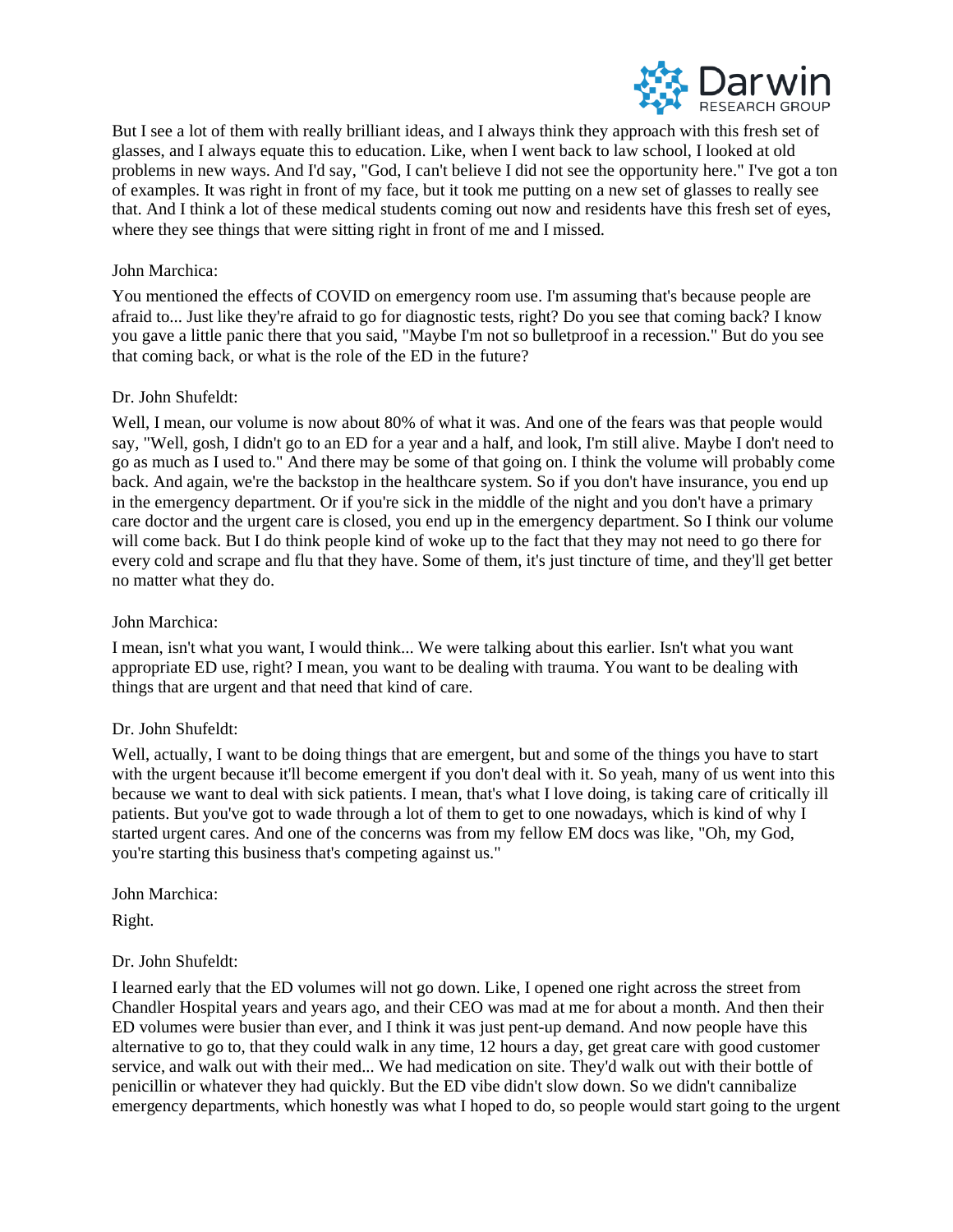

care and not to the ED if they weren't really sick. And the same with telemedicine. They'd use telemedicine instead of going to the urgent care if they had a complaint that was sufficient for telemedicine.

## John Marchica:

It really speaks to the rise of consumerism, right, in healthcare and being... For years, people used the term patient-centric care, right? Or when I went back to school to work on a PhD, it was patient-centered decision-making, right, or patient-driven decision-making. But now it's very real. You have a lot of choices, whether it's the urgent care or your family doc or a telemedicine visit. I find the televisits that I've had to be wonderful. I'm not waiting in the waiting room. I'm waiting for maybe two minutes for the doc. We're done in 10, and it's not rushed. It's just we get through what we need to get through. And I think it's wonderful that we have the ability to do that.

### Dr. John Shufeldt:

Yeah. Quite a number of years ago, a woman named Regina Herzlinger, who was a... She was a PhD at Harvard in the business school, who I had the opportunity to meet and was wonderful. Wrote a book called Consumer-Driven Health Care. And I remember it really perked my ears up because I thought, "This is definitely the future, and we have to cater." Physicians don't want to talk about consumers. They want to talk about patients. But at the end of the day, patients are all consumers. And if we don't treat them like consumers and cater to the demands they have, whether real or imagined, you're going to lose them. And I think we've seen that. I think the days of not treating patients like gold hopefully are over. I mean, hopefully patients are welcomed in, treated warmly, cared for deeply, and followed up with after they leave. I don't think it's happening all over, but I think that's certainly where the market needs to go.

#### John Marchica:

Yeah. I remember, was it two or three years ago that Geisinger introduced a money-back guarantee?

## Dr. John Shufeldt:

Yeah, it was. Out of their emergency departments, I believe.

#### John Marchica:

Yeah. Can you imagine leaving, and you're getting a text that says, "How satisfied were you with your visit?" But it's that... Why can't healthcare have the same kind of consumer-driven focus like an Apple, or you think of some of these luxury car brands that take care of you from start to finish?

## Dr. John Shufeldt:

It's funny. I mean, that was what I aspired to do at NextCare, is just treat people... We had a program called the WAHOO, which was Wait at Home or Office, and we'd call people when their room was open, and they'd come right into the examining room. The physician would have all their data prospectively, and it was just supposed to be very ultra-convenient, very patient-centric care. And it actually worked well. I'm going to try to take the same thing to the virtual medicine space. And I'd always laugh. You can save a patient's life in the emergency department. Then they'd say, "Well, yeah, that's what you're here for, Slick" But you can treat a woman in the middle of the night with a urinary tract infection, and you're like Moses, because it's like, "Holy cow, I called up, and you appeared on my screen, and you helped me. And two hours later, I have a medication, and I feel better by the time I'm going to work." And it was all for \$49 at the time, and it was such a dichotomy from what I'd gone through the previous 20 years.

#### John Marchica: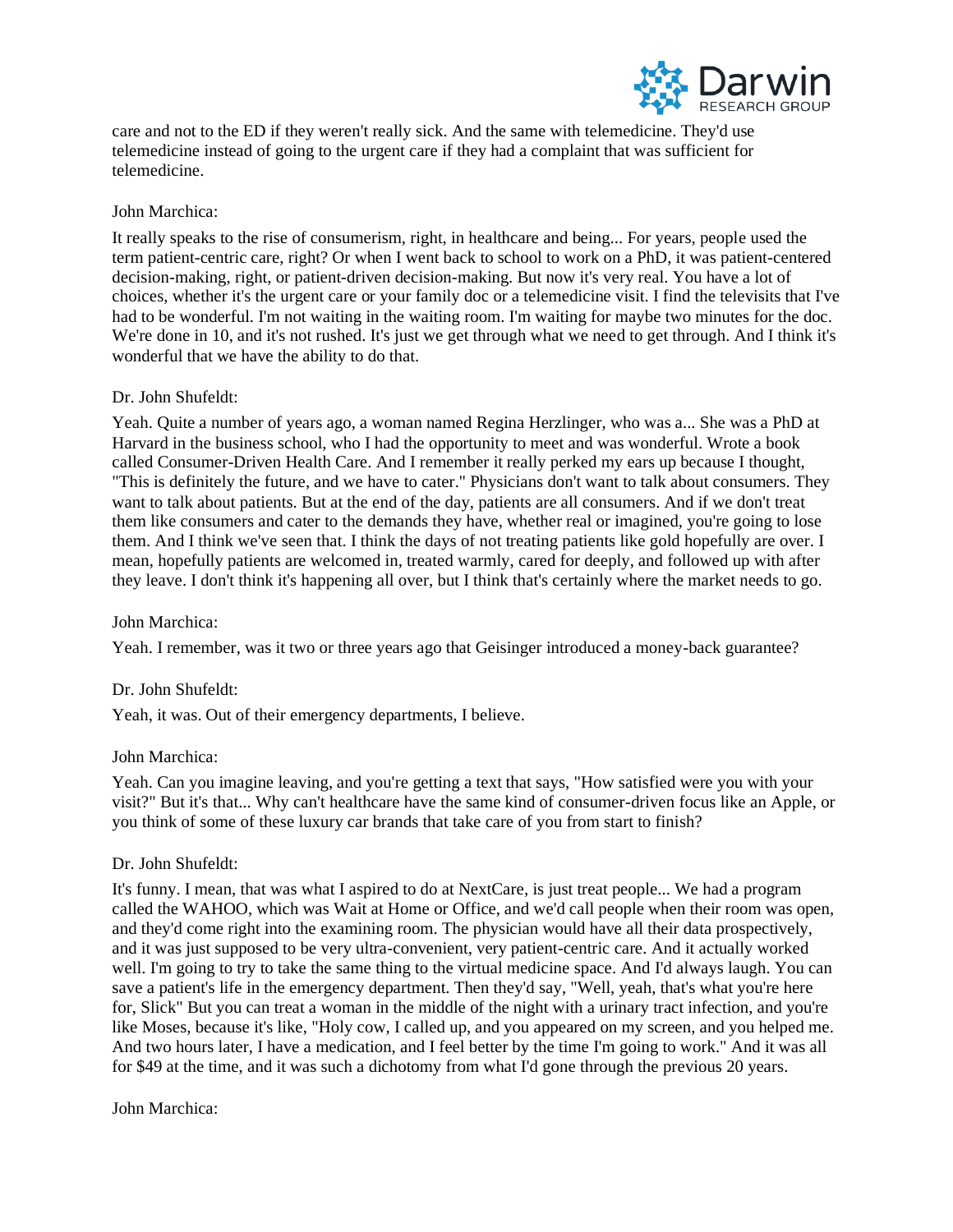

So before we wrap things up, John, the name of your book and where... I've got one more final question, but the name of your book and where they can find it.

### Dr. John Shufeldt:

Well, the Entrepreneur's Rx: The Physician's Guide to Starting a Business. You can find it on my website, johnshufeldtmd.com, or on Amazon.

### John Marchica:

Terrific. So a legacy question that I've been asking most doctors that I have on. I haven't remembered to do it every time, but since we started the podcast. If you were giving somebody coming out of medical school today, if you wanted to give them some advice, what would you tell them?

### Dr. John Shufeldt:

Well, I think the advice before medical school would be, and I said this to my son when he was interested in it. I said, "Medicine is one of those things that you'd cut off your arm to do it." That's, I believe, what it takes to go through it, because if you don't have that sort of drive, passion, desire, it's going to be rough. I had a lot of friends in medical school whose parents pushed them there, was expected to be there. They thought that's what you should do. And they just generally hated it, and it didn't work for them. So the first thing I'd say is, "You've got to want to do this full bore from your heart and soul."

### Dr. John Shufeldt:

Coming out of medical school, my advice would be think ahead as far as what's coming down the pike. So what's coming down the pike for healthcare? Certainly, AI is. Blockchain is too, but that'll be a little different story. But think of things. Okay, if they ask me down the pike, what can AI do? It can read digitized images. All right, that'll be tough on radiologists and tough on pathologists, maybe on dermatologists too, the ones who are not doing procedures. So I'd try to think ahead like that, is where is the world going to be in 30 years from now, because I want to be in a place that I'm still going to be relevant in 30 years.

#### Dr. John Shufeldt:

The next thing I'd say is have backup plans, because for me, it wasn't just about keeping my mind busy and making money. It was about not burning out in medicine. At the time, I spent a lot of, a lot of hours. I'd do 22 to 25 12-hour shifts a month in the ED while starting NextCare and such. But it gave me an outlet. And I think that outlet prevented me from having burnout. So when I go into the emergency department and I'm working this Sunday, I'm kind of excited to go in. And I worked last weekend. I was excited to be there because it was like, "Oh, my God, I get to go take care of patients again and not sit at my desk." So it remains exciting for me after 32 years, and I think that's a little unusual, but I only think it's because I have multiple outlets outside of medicine where I can put my creative juices towards.

John Marchica:

Yeah, yeah.

Dr. John Shufeldt:

A long answer to a question.

John Marchica: